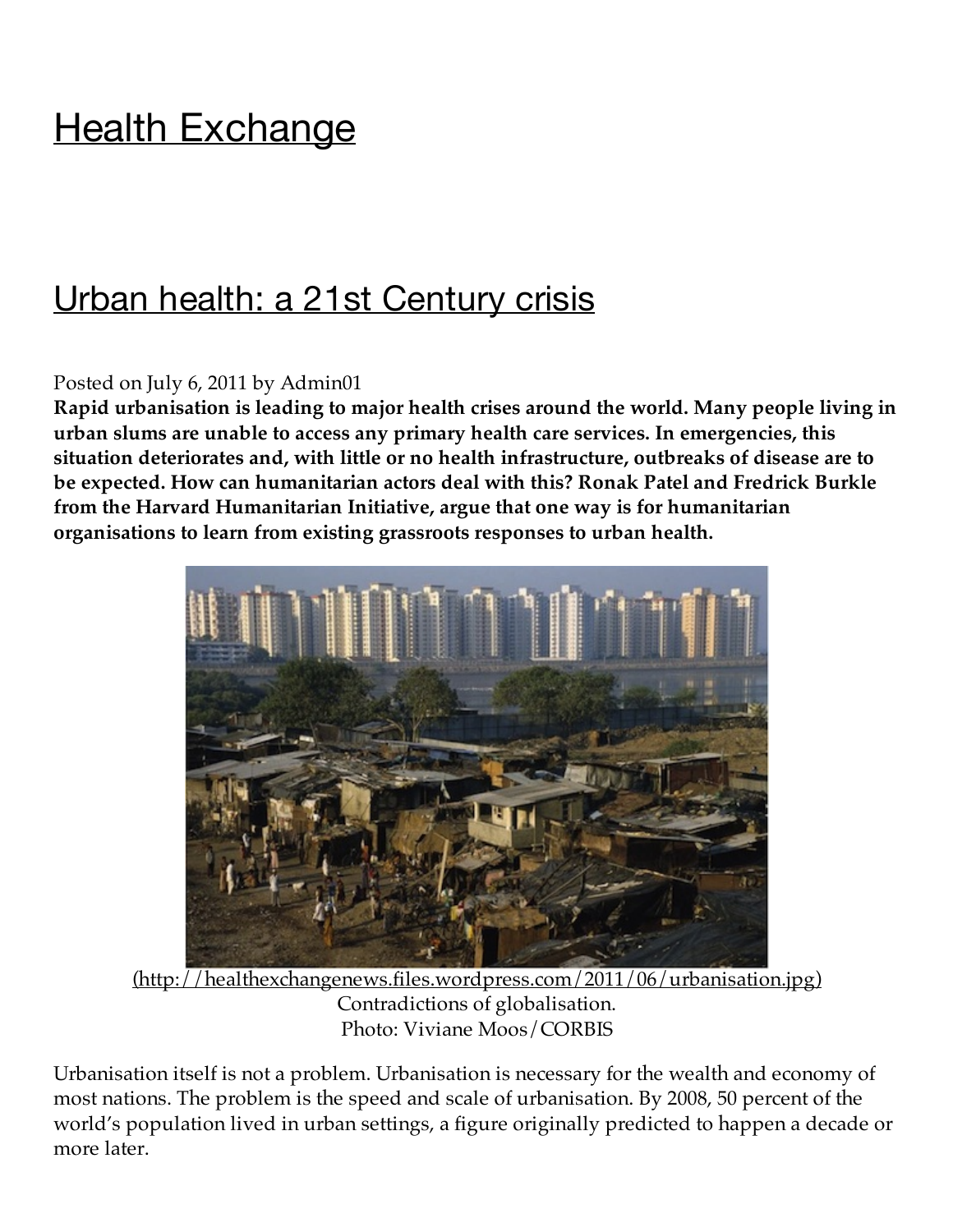Rapid urbanisation becomes unsustainable when populations expand beyond the capacity of their public health infrastructure. Rapidly growing megacities (over 10 million people), and metacities (urban and former suburban populations) differ in their capacity depending on region, resources, propensity for disaster, population number and density. What they all have in common is their falling ability to protect and maintain the public health of their populations.

Large slum populations now account for over 60 percent of the urban population and in urban slums, basic primary and preventive health care is often non-existent.

## **Learning from the grassroots in urban settings**

There is little representation from the larger and established humanitarian community in urban contexts. However, limiting the humanitarian community's role to responding only after a natural disaster strikes (for example, an earthquake) is misguided. Cholera outbreaks in a public health infrastructure-depleted Haiti should not be a surprise to anyone.

Several successful examples of grassroots solutions could guide humanitarian actors' responses to health in emergency urban contexts. Water and sanitation projects are vital. It is not unusual in urban slums, to walk ten minutes to find one latrine that serves 150-200 people and requires a usage fee. The absence of privacy and security for women allows for rape at epidemic levels. Women and children, the most vulnerable, bare the brunt of these effects – infant mortality, diarrhoeal illness, malnutrition and stunting are all increasing. Incremental slum upgrading has shown success in places like Brazil and India, with improvements to water, sanitation and shelter services. Many projects have developed slum level infrastructure, from communal taps and latrines to household level point of use provision.

The Shack/Slum Dwellers Internationalreports success with self-organising community groups who finance toilet blocks and housing upgrades, and garner the attention and cooperation of previously resistant local governments. Programmes that partner with the local government are the most likely to succeed, because they create buy-in for the planning needed to build appropriate scale infrastructure. A project initiated by the Self-Employed Women's Association in India, with cooperation from the municipal government, used microfinance to help slum communities upgrade their households with piped water, underground sewage, individual toilets, storm-water drains, better lighting and stone paved roads. These initiatives have led to significant health gains, which have allowed all households to repay the microcredit loan, presumably through the savings in lower health costs and increased productivity.

In the favelas of Sao Paulo in Brazil, local governments set up self-help schemes to provide electricity, clean water and permanent housing. Similar programmes in Colombia have begun to address the environmental consequences of rapid urbanisation. Megacities determine their own climate mainly from heat islands that form when urban land coverage is overtaken by asphalt and concrete. This leads to a decrease in sustainable rainfall. Residents in the slums of Colombia have taken advantage of programmes to help fund the creation of green spaces and recreational areas for their communities. This has a positive effect on the environment, social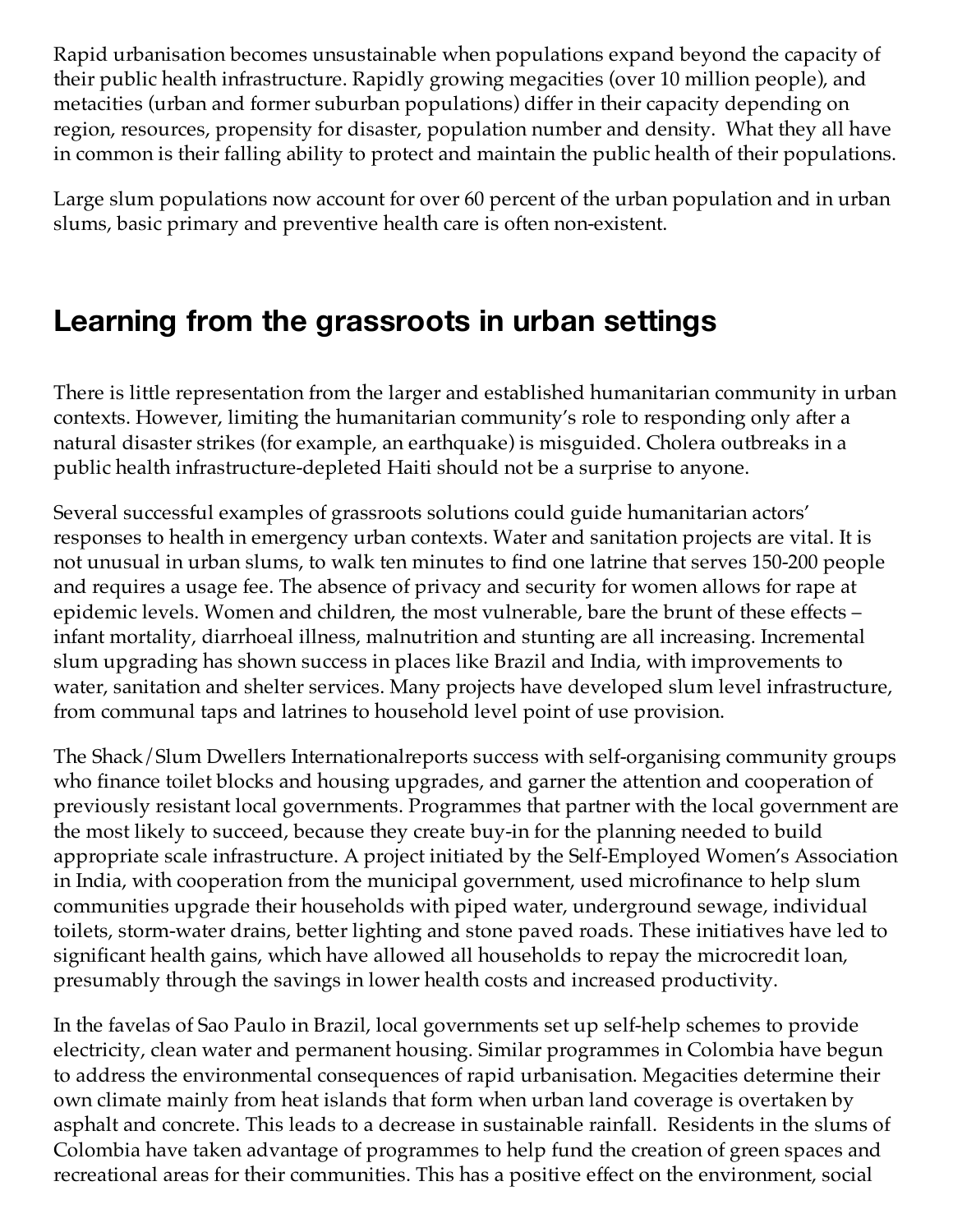cohesion and health.

In Dhaka, Bangladesh slum communities have developed their own interventions to mitigate their vulnerability to cyclical flooding with interventions ranging from diversifying their income streams, to structural changes to their dwellings. Programmes in India's megacities have adapted the rural model of community health workers and traditional birth attendants to urban slums, with relatively low-cost female providers making home visits to provide basic health services and education, while circumventing the security risk that many women face when accessing care.

The urban population is dominated by poor and illiterate young people. By 2030, 60 percent will be under the age 18, with rates even higher in slums (WHO 2010). Here employment is limited and youth, poverty and the prevalence of weaponry fuel high crime rates. The Colombian NGO Profamilia targets these youth with outreach and education programmes centered on reproductive health as well as dedicated medical care. Through peer educators, the organisation both empowers local youth to become a transformative force in their communities and deliver health education. This Profamila Joven programme reaches a critical population at a critical time stemming the spread of sexually transmitted diseases including HIV, building social cohesion and inculcating gender equality for greater harmony now and into the future.

### **Lessons Learned**

Humanitarian actors, including large international organisations, can learn from these local successes and must play a role in supporting and initiating similar programmes and policies. Most importantly, there is a significant amount of local knowledge contained within these communities and understanding successful methods of coping, resilience and positive deviance holds a wealth of insight for humanitarian practitioners.

The public health community has learned, through decades of research and practice, how to develop effective interventions for common health problems. Protecting the public health of urban populations will require operational research to turn these interventions into effective programmes. As the above programmes show, strategic planning and partnerships with local policy-makers are the best way to ensure sustainable and scalable interventions rather than one-off projects. The human capital contained within these environments is enormous and the most successful and innovative programmes have taken advantage of this resource by empowering slum-dwellers. Slum dwellers can participate in projects and research and become agents of change themselves. Community members that adapt new interventions to suit their own needs can become role models for the rest of the community.

The Overseas Development Institute has begun to consolidate the knowledge base of larger humanitarian organisations working in urban settings. The Inter-Agency Standing Committee Urban Task Force on Meet Humanitarian Challenges in Urban Areas (MCHUA) has been working to identify gaps in knowledge. Finally, several large NGO's have launched interorganisational working groups to share experience and knowledge. The humanitarian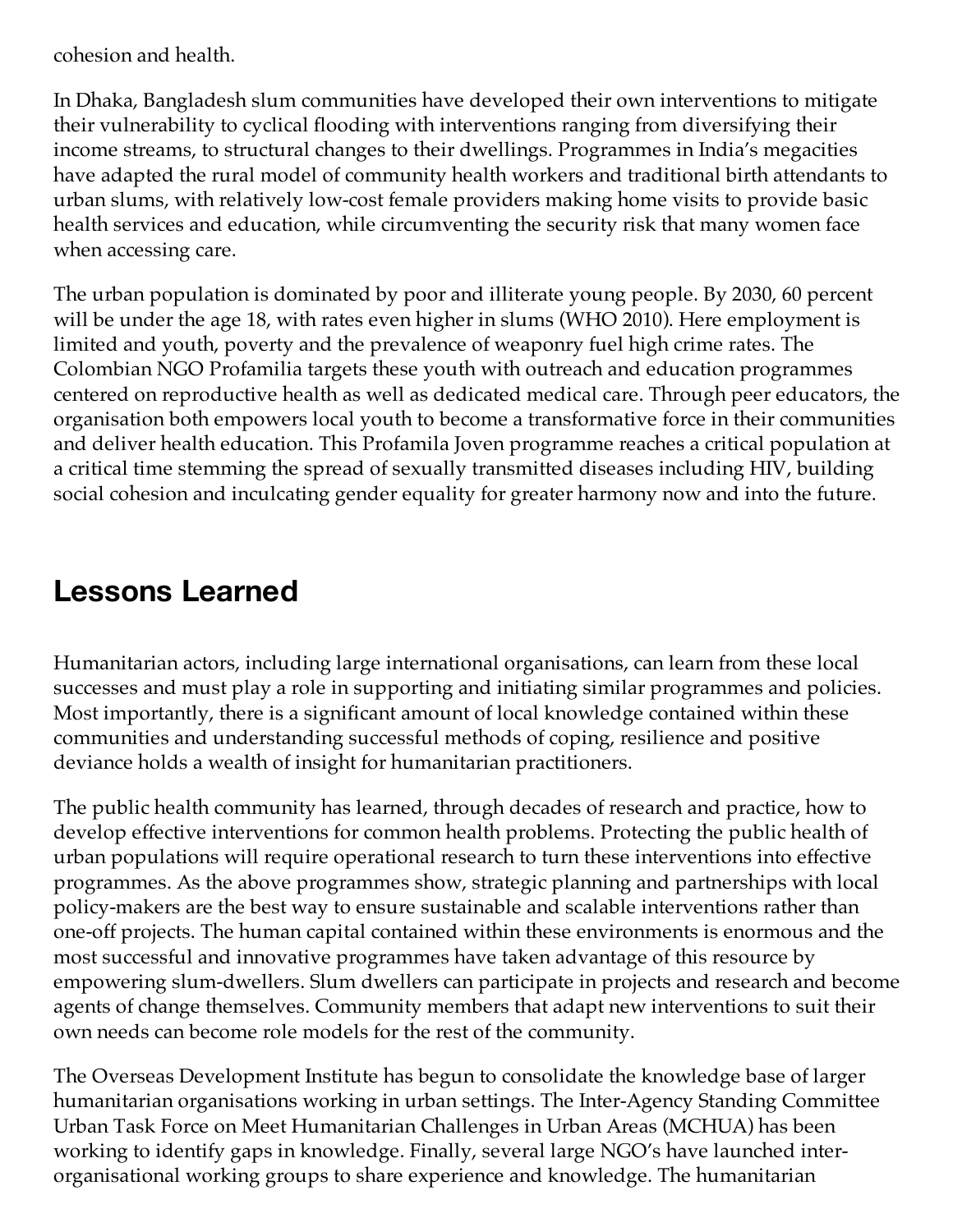community needs to pay more attention to the crisis developing in urban areas. Evidencebased, long-term strategies and sustainable programmes and projects are the way forward, informed by learning from the effective grassroots efforts already taking place is critical.

Ronak B. Patel, MD, MPH1

Fredrick M. Burkle Jr., MD, MPH, DTM2, 3

<sup>1</sup> Program on Urbanization and Humanitarian Emergencies Associate Faculty, Harvard Humanitarian Initiative Department of Emergency Medicine, Brigham and Women's Hospital Clinical Instructor, Harvard Medical School Boston, MA

2 Senior Fellow & Scientist Harvard Humanitarian Initiative Harvard School of Public Health Cambridge, MA

3 Senior International Public Policy Scholar Woodrow Wilson International Center for Scholars Washington, DC

Both authors are members of the Harvard Humanitarian Action Summit's Working Group on Rapid Urbanization

#### **References:**

African Population and Health Research Center (APHRC) *Population and health dynamics in Nairobi's informal settlements*(2002) (Nairobi)

Awasthi S, Agrawal S *Determinants of childhood mortality and morbidity in urban slums in India* (2003). [in: Indian Pediatrics; 40:1145-1161] http://openmed.nic.in/401/01/1145.pdf (http://openmed.nic.in/401/01/1145.pdf)

Butala N, VanRooyen M, Patel R *Improved health outcomes in urban slums through infrastructure upgrading* (2010) [in: SocSci Med. Sep;71(5):935-40.]

Coming Anarchy.com *Ungoverned megacities* (2007). http://cominganarchy.com/2007/11/03/ungoverned-megacities/ (http://cominganarchy.com/2007/11/03/ungoverned-megacities/)

Gleick, P, et al. *The world's water 2008-2009: the biennial report on freshwater resources* (2008) (Washington, Covelo, London: Island Press)